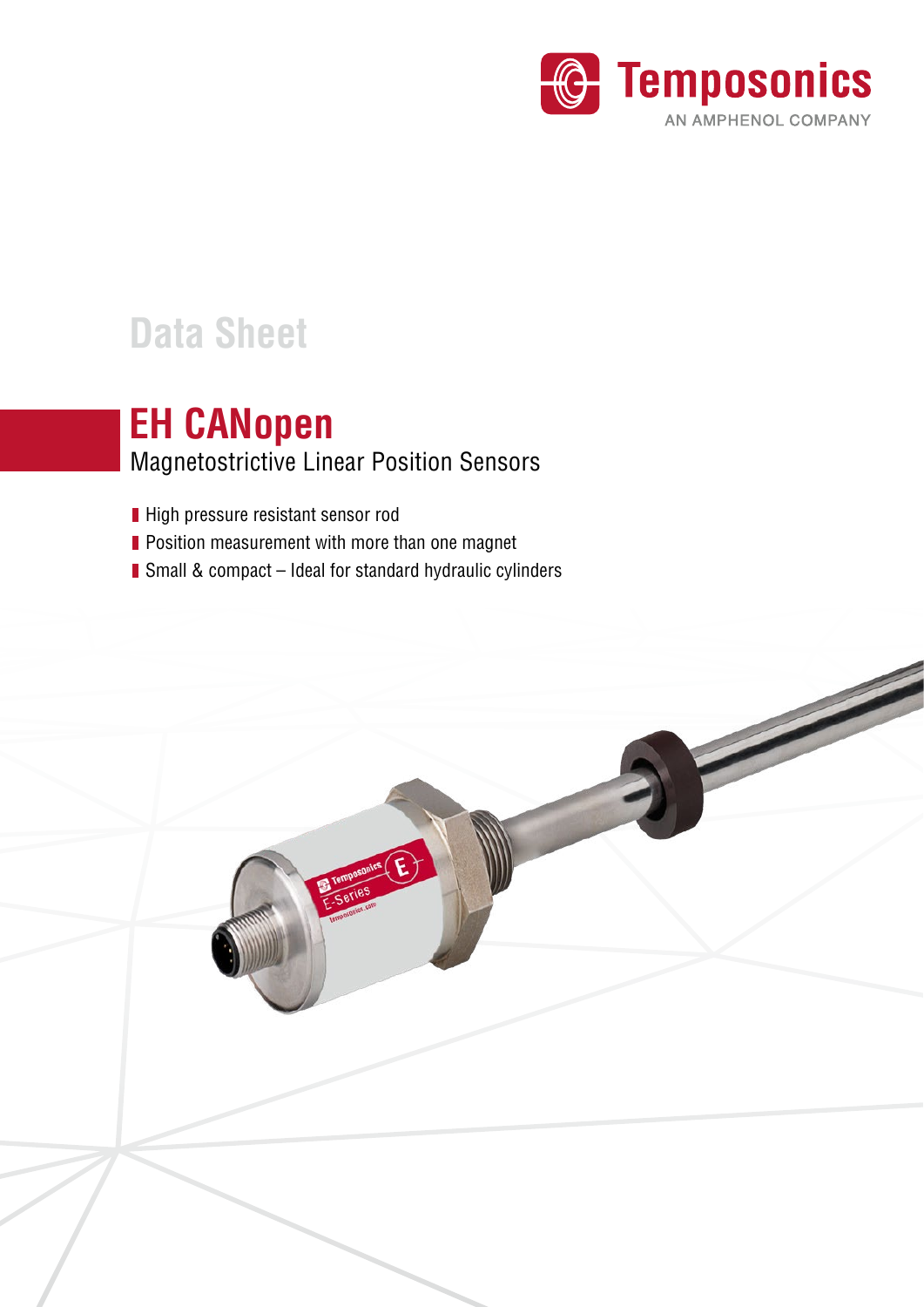## **MEASURING TECHNOLOGY**

The absolute, linear position sensors provided by Temposonics rely on the company's proprietary magnetostrictive technology, which can determine position with a high level of precision and robustness. Each Temposonics position sensor consists of a ferromagnetic waveguide, a position magnet, a strain pulse converter and supporting electronics. The magnet, connected to the object in motion in the application, generates a magnetic field at its location on the waveguide. A short current pulse is applied to the waveguide. This creates a momentary radial magnetic field and torsional strain on the waveguide. The momentary interaction of the magnetic fields releases a torsional strain pulse that propagates the length of the waveguide. When the ultrasonic wave reaches the beginning of the waveguide it is converted into an electrical signal. Since the speed of the ultrasonic wave in the waveguide is precisely known, the time required to receive the return signal can be converted into a linear position measurement with both high accuracy and repeatability.





### **EH SENSOR**

Robust, non-contact and wear free, the Temposonics® linear position sensor provide the best durability and precise position measurement feedback in harsh industrial environments. Measurement accuracy is tightly controlled by the quality of the waveguide manufactured exclusively by in-house production.

Temposonics® EH is a compact rod-style sensor and the ideal solution for direct stroke measurement in small hydraulic cylinders. The position magnet mounted on the piston head of the hydraulic cylinder travels over the sensor rod with the built-in waveguide to provide a precise, non-contact position measurement. The EH is ideal for a variety of applications including: Fluid power, food industry, plastic industry, glass and ceramics, energy sector, machine tools and testing machines.



*Fig. 2:* Typical application: Plastics processing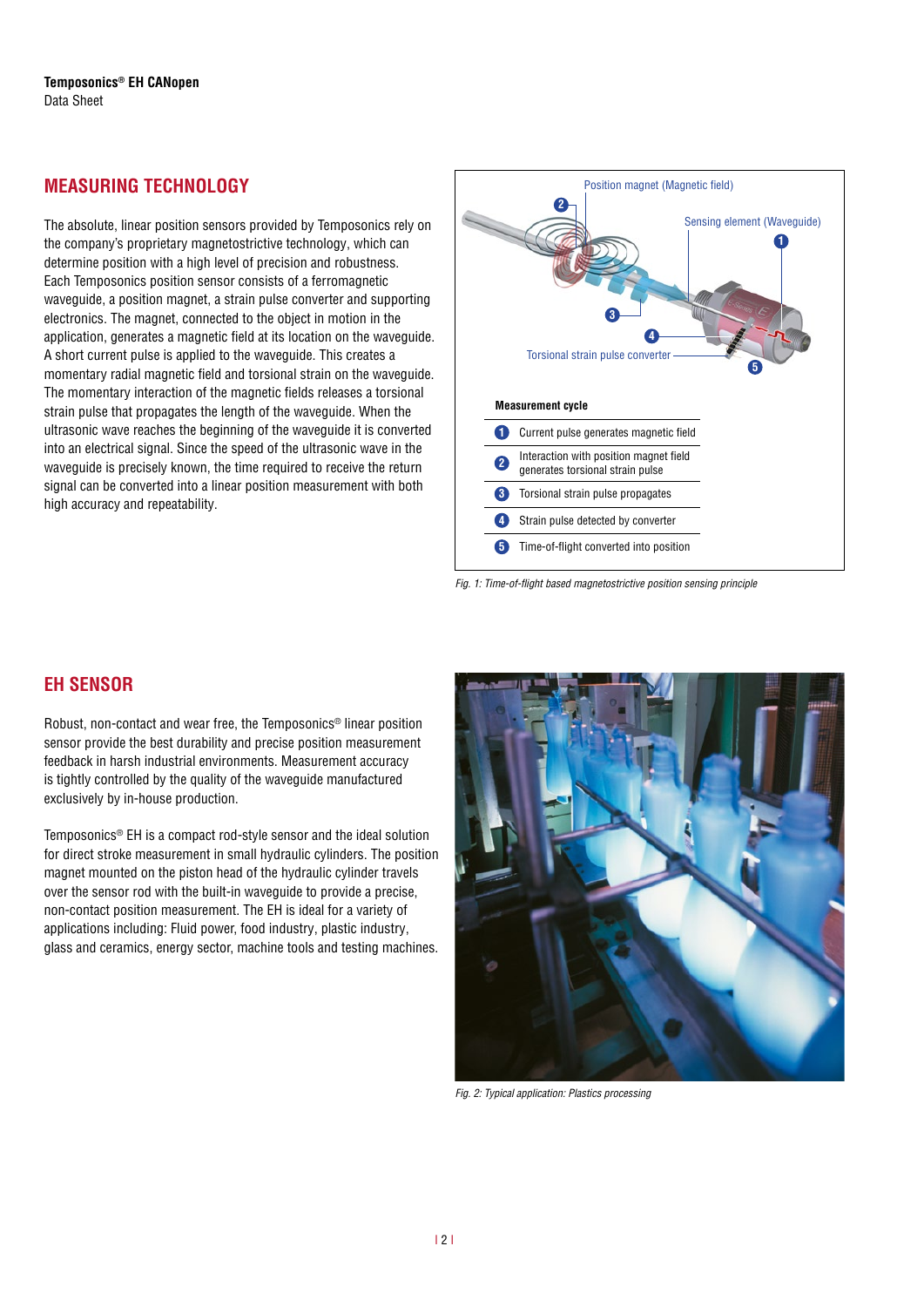## **TECHNICAL DATA**

| <b>Output</b>                   |                                                                                                                                                                                                          |  |  |
|---------------------------------|----------------------------------------------------------------------------------------------------------------------------------------------------------------------------------------------------------|--|--|
| Interface                       | CAN System ISO 11898                                                                                                                                                                                     |  |  |
| Data protocol                   | CANopen: CIA standard DS 301 V3.0/encoder profile DS 406 V3.1                                                                                                                                            |  |  |
| Baud rate, kBit/s               | 800<br>500<br>250<br>1000<br>125                                                                                                                                                                         |  |  |
| Cable length, m                 | < 50<br>< 100<br>< 250<br>< 500<br>< 25                                                                                                                                                                  |  |  |
|                                 | The sensor will be supplied with ordered baud rate, changeable by customer via LSS                                                                                                                       |  |  |
| <b>Measured value</b>           | Position, Multi-position measurement with maximum 2 magnets                                                                                                                                              |  |  |
| <b>Measurement parameters</b>   |                                                                                                                                                                                                          |  |  |
| Resolution                      | $10 \mu m$ , $20 \mu m$                                                                                                                                                                                  |  |  |
| Velocity                        | $1$ mm/s                                                                                                                                                                                                 |  |  |
| Cycle time                      | 1 <sub>ms</sub>                                                                                                                                                                                          |  |  |
| Linearity <sup>1</sup>          | $\leq \pm 0.02$ % F.S. (minimum $\pm 60$ µm)                                                                                                                                                             |  |  |
| Repeatability                   | $\leq \pm 0.005$ % F.S. (minimum $\pm 20$ µm)                                                                                                                                                            |  |  |
| <b>Operating conditions</b>     |                                                                                                                                                                                                          |  |  |
| Operating temperature           | $-40+75$ °C ( $-40+167$ °F)                                                                                                                                                                              |  |  |
| Humidity                        | 90 % relative humidity, no condensation                                                                                                                                                                  |  |  |
| Ingress protection <sup>2</sup> | IP67/IP69K (correctly fitted)                                                                                                                                                                            |  |  |
| Shock test                      | 100 g (single shock) IEC standard 60068-2-27                                                                                                                                                             |  |  |
| Vibration test                  | 15 g/102000 Hz IEC standard 60068-2-6 (resonance frequencies excluded)                                                                                                                                   |  |  |
| <b>EMC</b> test                 | Electromagnetic emission according to EN 61000-6-3                                                                                                                                                       |  |  |
|                                 | Electromagnetic immunity according to EN 61000-6-2<br>The sensor meets the requirements of the EU directives and is marked with $\epsilon$ .                                                             |  |  |
| Magnet movement velocity        | Any                                                                                                                                                                                                      |  |  |
| <b>Design/Material</b>          |                                                                                                                                                                                                          |  |  |
| Sensor electronics housing      | Stainless steel 1.4305 (AISI 303); option: Stainless steel 1.4404 (AISI 316L)                                                                                                                            |  |  |
| Flange                          | Stainless steel 1.4305 (AISI 303); option: Stainless steel 1.4404 (AISI 316L)                                                                                                                            |  |  |
| Sensor rod                      | 7 mm (0.28 in.) rod Ø: Stainless steel 1.4301 (AISI 304)                                                                                                                                                 |  |  |
|                                 | 10 mm (0.39 in.) rod Ø: Stainless steel 1.4306 (AISI 304L); option: Stainless steel 1.4404 (AISI 316L)                                                                                                   |  |  |
| Stroke length                   | $502540$ mm $(2100$ in.)                                                                                                                                                                                 |  |  |
| Operating pressure              | 7 mm (0.28 in.) rod Ø: 300 bar (4351 psi), 450 bar (6527 psi) peak                                                                                                                                       |  |  |
|                                 | 10 mm (0.39 in.) rod Ø: 350 bar (5076 psi), 530 bar (7687 psi) peak                                                                                                                                      |  |  |
| <b>Mechanical mounting</b>      |                                                                                                                                                                                                          |  |  |
| Mounting position               | Any                                                                                                                                                                                                      |  |  |
| Mounting instruction            | Please consult the technical drawings and the brief instructions (document number: 551684)                                                                                                               |  |  |
| <b>Electrical connection</b>    |                                                                                                                                                                                                          |  |  |
| Connection type                 | M12 male connector (5 pin)                                                                                                                                                                               |  |  |
| Operating voltage               | +24 VDC (-15/+20 %); UL recognition requires an approved power supply with energy limitation (UL 61010-1),<br>or Class 2 rating according to the National Electrical Code (USA)/Canadian Electrical Code |  |  |
| Ripple                          | $\leq 0.28 V_{\text{pp}}$                                                                                                                                                                                |  |  |
| <b>Current consumption</b>      | 4060 mA (depending on stroke length)                                                                                                                                                                     |  |  |
| Dielectric strength             | 500 VDC (DC ground to machine ground)                                                                                                                                                                    |  |  |
| Polarity protection             | Up to -30 VDC                                                                                                                                                                                            |  |  |
| Overvoltage protection          | Up to 36 VDC                                                                                                                                                                                             |  |  |

**1/** With position magnet # 251 416-2

**2/** The IP rating is not part of the UL recognition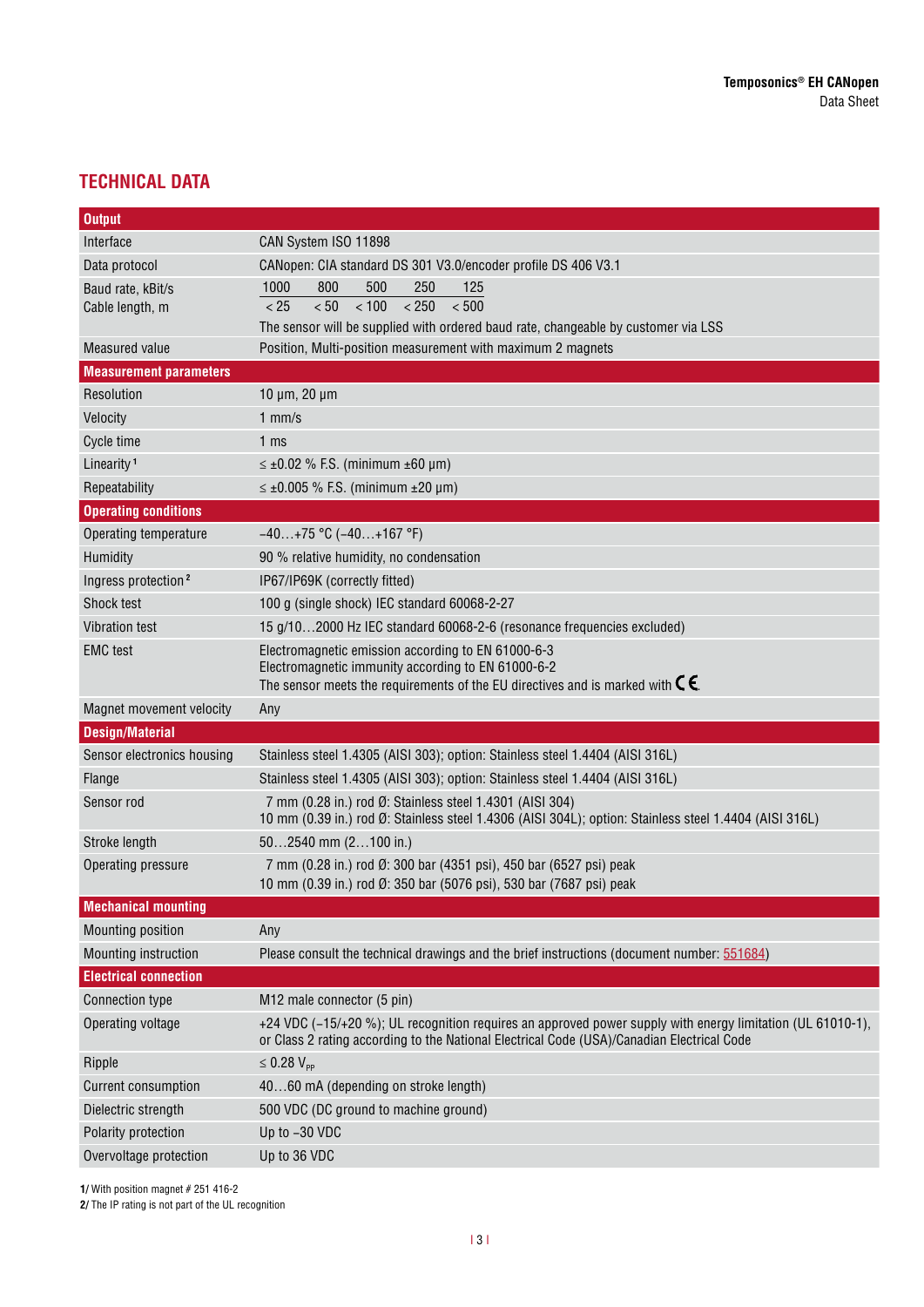## **TECHNICAL DRAWING**



**PUR cable:** 24.3 (0.96) Fig. 3: Temposonics<sup>®</sup> EH with ring magnet

## **CONNECTOR WIRING**

| <b>D34</b>                             |                |                     |  |  |
|----------------------------------------|----------------|---------------------|--|--|
| Signal + power supply                  |                |                     |  |  |
| <b>M12 male connector</b><br>(A-coded) | Pin            | <b>Function</b>     |  |  |
|                                        | 1              | Shield              |  |  |
|                                        | $\overline{2}$ | +24 VDC (-15/+20 %) |  |  |
|                                        | 3              | DC Ground (0 V)     |  |  |
|                                        | 4              | CAN_H               |  |  |
| View on sensor                         | 5              | CAN L               |  |  |

*Fig. 4:* Connector wiring D34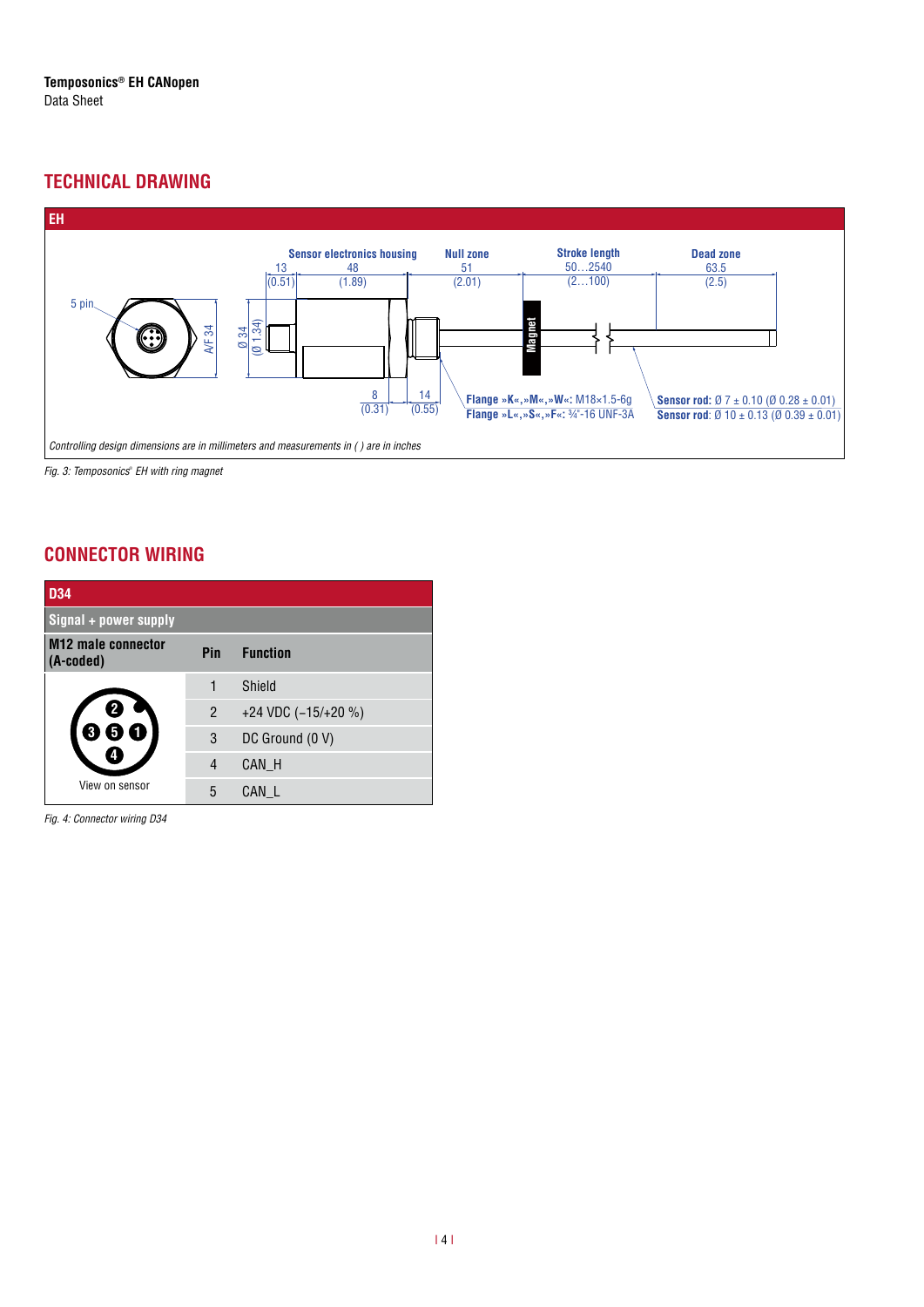#### **FREQUENTLY ORDERED ACCESSORIES** – Additional options available in our [Accessories Guide](https://www.temposonics.com/Products/IndustrialPositionSensors/AccessoriesforindustrialSensors/Catalog) [7] 551444

#### **Position magnets**



#### **Connection accessory**



**Passive M12 A-coded male bus terminator (5 pin) Part no. 370 700**

Material: PUR Termination: Screw Contact insert: Au Operating temperature: −25…+85 °C (−13…+121 °F) Ingress protection: IP68 (correctly fitted)

**\*/** Follow the manufacturer's mounting instructions Controlling design dimensions are in millimeters and measurements in ( ) are in inches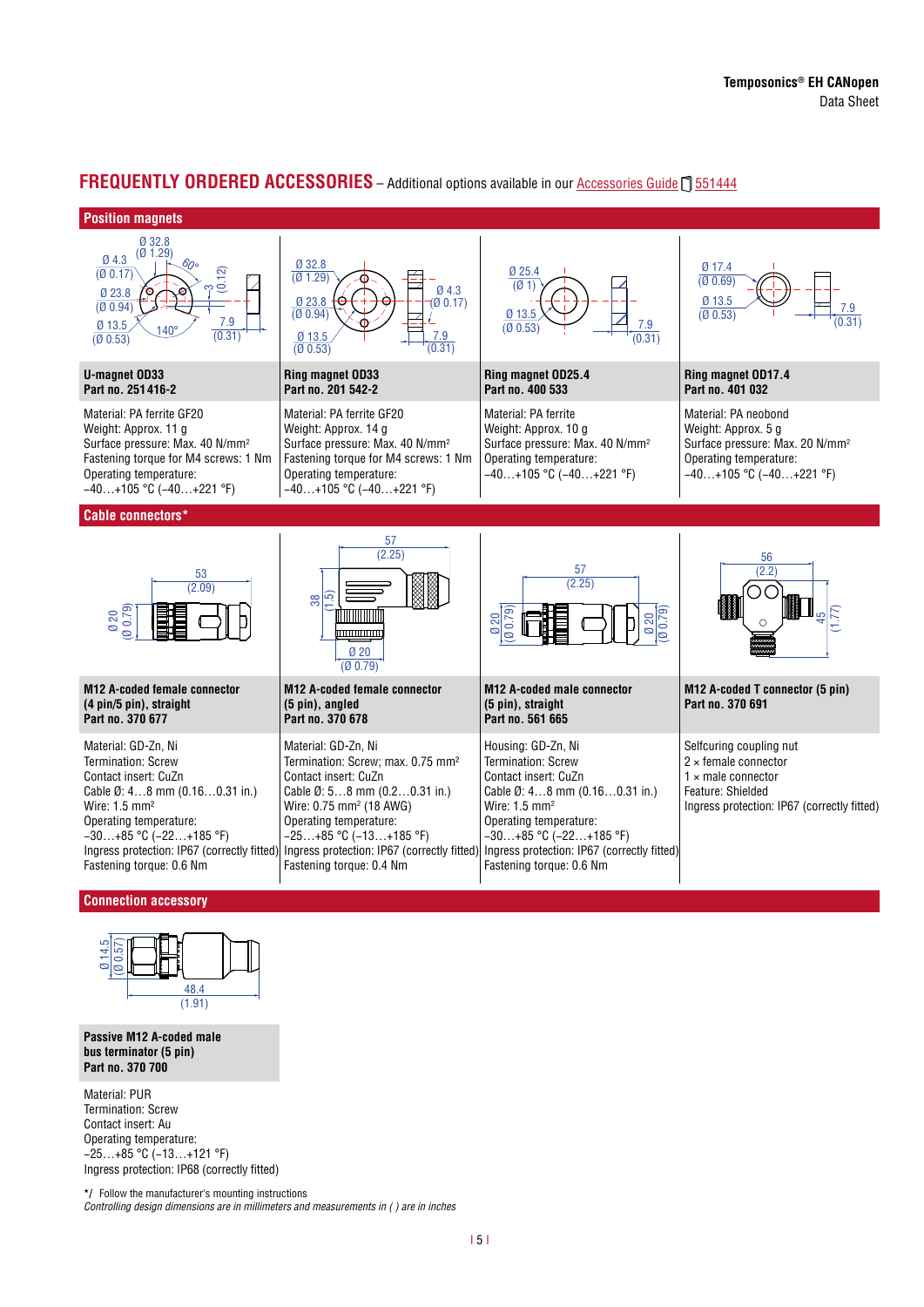## **ORDER CODE**



### **a Sensor model**

**E H** Rod

#### **b Design**

#### **EH rod-style sensor with housing material 1.4305 (AISI 303) and rod material 1.4301 (AISI 304)**

- **K** Threaded flange M18 $\times$ 1.5-6g, rod Ø 7 mm
- **L** Threaded flange  $\frac{3}{4}$  -16 UNF-3A, rod Ø 7 mm
- **EH rod-style sensor with housing material 1.4305 (AISI 303) and rod material 1.4306 (AISI 304L)**
- **M** Threaded flange M18 $\times$ 1.5-6g, rod Ø 10 mm
- **S** Threaded flange  $\frac{3}{4}$  -16 UNF-3A, rod Ø 10 mm

#### **EH rod-style sensor with housing material 1.4404 (AISI 316L) and rod material 1.4404 (AISI 316L)**

- **F** Threaded flange  $\frac{3}{4}$  -16 UNF-3A, rod Ø 10 mm
- **W** Threaded flange M18×1.5-6g, rod Ø 10 mm

#### **c Stroke length**

#### **X X X X M** 0050…2540 mm

| <b>Standard stroke length (mm)</b>                                                                                                                 | <b>Ordering steps</b> |
|----------------------------------------------------------------------------------------------------------------------------------------------------|-----------------------|
| $50$ 500 mm                                                                                                                                        | $5 \text{ mm}$        |
| $500$ 750 mm                                                                                                                                       | $10 \text{ mm}$       |
| 7501000 mm                                                                                                                                         | $25 \text{ mm}$       |
| 10002540 mm                                                                                                                                        | 50 mm                 |
| $\boxed{\mathbf{v}}$ $\boxed{\mathbf{v}}$ $\boxed{\mathbf{v}}$ $\boxed{\mathbf{v}}$ $\boxed{\mathbf{v}}$ $\boxed{\mathbf{u}}$ $\boxed{\text{001}}$ | $1000$ in             |

#### **X X X X U** 001.0…100.0 in. **.**

| Standard stroke length (in.) | <b>Ordering steps</b> |
|------------------------------|-----------------------|
| 1. 20 in.                    | $0.2$ in.             |
| $2030$ in.                   | $0.4$ in.             |
| $30$ 40 in.                  | $1.0$ in.             |
| $40100$ in.                  | $2.0$ in.             |

Non-standard stroke lengths are available; must be encoded in 5 mm/0.1 in. increments.

#### **d Connection type**

**D 3 4** M12 male connector (5 pin)

#### **e Operating voltage**

**1** +24 VDC (−15/+20 %)

| f                              |                                                  | <b>Output</b> |   |                          |  |  |
|--------------------------------|--------------------------------------------------|---------------|---|--------------------------|--|--|
|                                | $\overline{C(14)(15)(16)(17)(18)(19)} = CANopen$ |               |   |                          |  |  |
| Protocol (box no. 14, 15, 16)  |                                                  |               |   |                          |  |  |
| C                              | 3                                                | 0             | 4 | CANopen                  |  |  |
| C                              | 4                                                | 0             | 4 | CANopen (bus terminator) |  |  |
| Baud rate (box no. 17)         |                                                  |               |   |                          |  |  |
| 1                              | 1000 kBit/s                                      |               |   |                          |  |  |
| $\overline{2}$                 | 500 kBit/s                                       |               |   |                          |  |  |
| $\overline{\mathbf{3}}$        | 250 kBit/s                                       |               |   |                          |  |  |
| $\overline{\mathbf{4}}$        | 125 kBit/s                                       |               |   |                          |  |  |
| <b>Resolution (box no. 18)</b> |                                                  |               |   |                          |  |  |
| $\pmb{4}$                      | $10 \mu m$                                       |               |   |                          |  |  |
| $\overline{5}$                 | $20 \mu m$                                       |               |   |                          |  |  |
| Performance (box no. 19)       |                                                  |               |   |                          |  |  |
| 1                              |                                                  | Standard      |   |                          |  |  |

#### **Optional**

- **g Magnet number for multi-position measurement**
- **Z 0 2** 2 magnets

#### *NOTICE*

- Specify magnet numbers for your sensing application and order separately.
- Use magnets of the same type for differential measurement, e.g. 2 × U-magnet (part no. 251 416-2).

## **DELIVERY**



Accessories have to be ordered separately.

**Manuals, Software & 3D Models available at: www.temposonics.com**